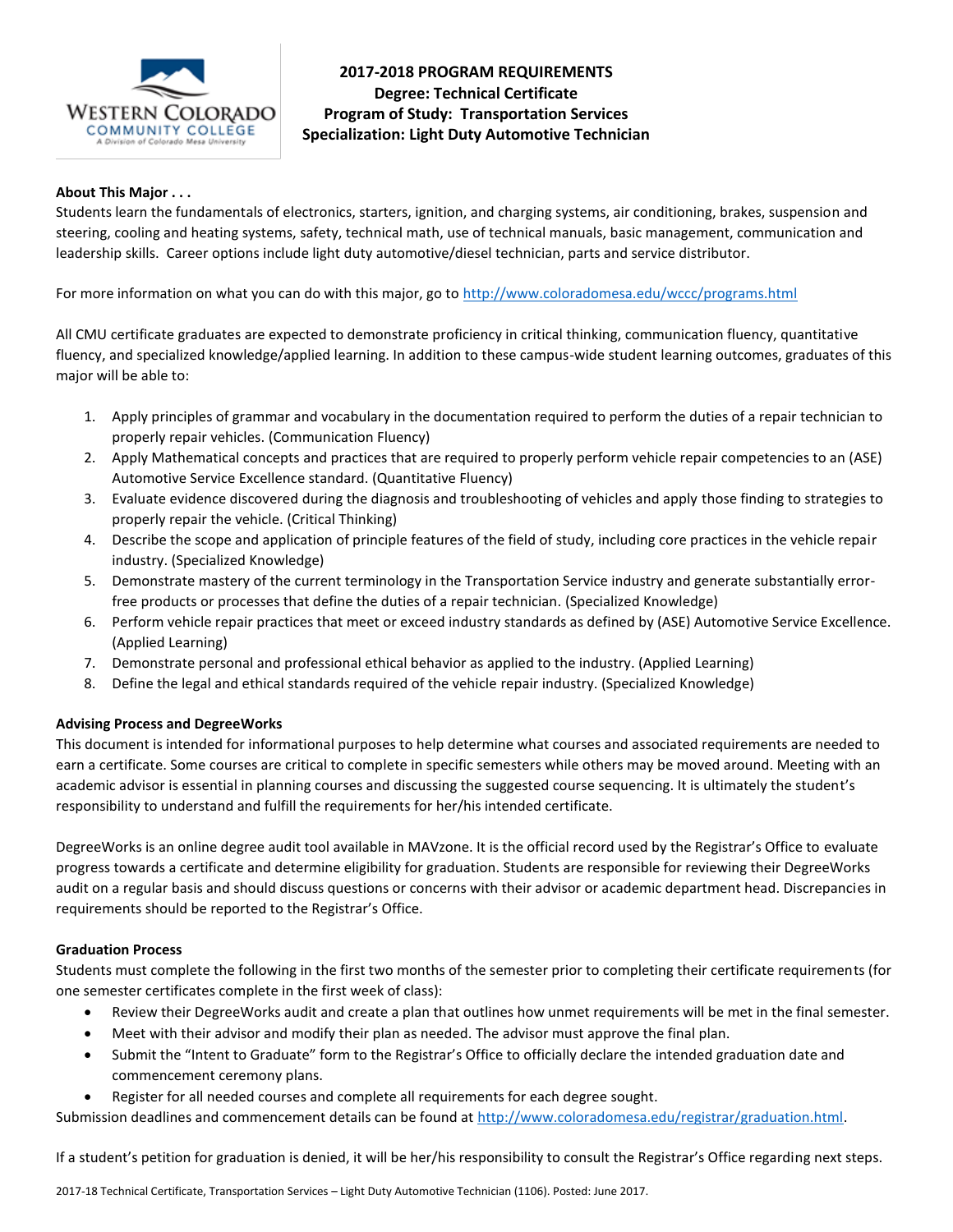## **INSTITUTIONAL CERTIFICATE REQUIREMENTS**

The following institutional requirements apply to all CMU technical certificates. Specific programs may have different requirements that must be met in addition to institutional requirements.

- Consists of 5-59 semester hours.
- Primarily 100-200 level courses.
- At least fifty percent of the credit hours must be taken at CMU.
- 2.00 cumulative GPA or higher in all CMU coursework.
- A grade lower than "C" will not be counted toward meeting the requirements.
- A course may only be used to fulfill one requirement for each degree/certificate.
- Non-traditional credit, such as advanced placement, credit by examination, credit for prior learning, cooperative education and internships, cannot exceed twenty-five percent of the semester credit hours required for a technical certificate.
- Pre-collegiate courses (usually numbered below 100) cannot be used for graduation.
- Capstone exit assessment/projects (e.g., Major Field Achievement Test) requirements are identified under Program-Specific Certificate Requirements.
- The Catalog Year determines which program sheet and certificate requirements a student must fulfill in order to graduate. Visit with your advisor or academic department to determine which catalog year and program requirements you should follow.
- See "Requirements for Undergraduate Degrees and Certificates" in the catalog for a complete list of graduation requirements.

### **PROGRAM-SPECIFIC CERTIFICATE REQUIREMENTS**

- 25 semester hours for the Technical Certificate in Transportation Services Light Duty Automotive Technician.
- 2.00 cumulative GPA or higher in all CMU coursework.
- "C" or better must be achieved in coursework toward major content area.
- Additional Expenses Students entering the program may be required to purchase or have hand tools and appropriate clothing and safety gear with a total cost of approximately \$2,500.00. This does not include cost of required textbooks. These costs may vary with student need and brand or quality of tools or equipment purchased. All safety glasses must meet the minimum industry safety standard of Z-87 with side shields.